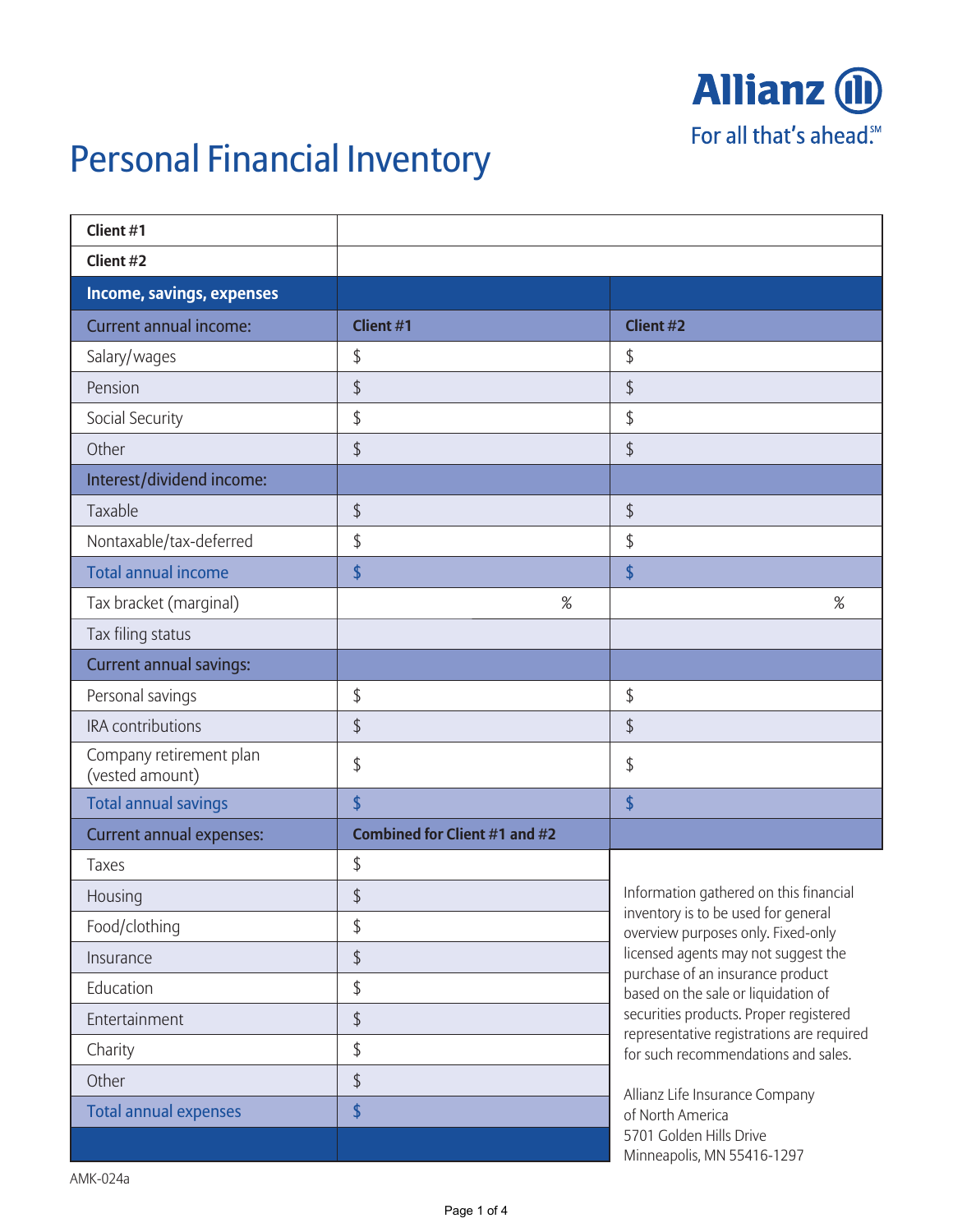| <b>Financial assets</b>                         |                      |                |                |  |  |  |
|-------------------------------------------------|----------------------|----------------|----------------|--|--|--|
|                                                 | <b>Current value</b> |                |                |  |  |  |
|                                                 | Client #1            | Client #2      | Joint          |  |  |  |
| Cash and cash equivalents                       |                      |                |                |  |  |  |
| 1.                                              | \$                   | \$             | \$             |  |  |  |
| 2.                                              | \$                   | $\updownarrow$ | \$             |  |  |  |
| 3.                                              | \$                   | \$             | \$             |  |  |  |
| 4.                                              | \$                   | $\frac{1}{2}$  | \$             |  |  |  |
| 5.                                              | \$                   | \$             | \$             |  |  |  |
| 6.                                              | \$                   | \$             | \$             |  |  |  |
| 7.                                              | \$                   | \$             | \$             |  |  |  |
| <b>Certificates of deposit</b>                  |                      |                |                |  |  |  |
| (All values should be reflected as a lump sum.) | $\updownarrow$       | \$             | \$             |  |  |  |
| <b>Bonds</b>                                    |                      |                |                |  |  |  |
| (All values should be reflected as a lump sum.) | \$                   | \$             | \$             |  |  |  |
| <b>Stocks</b>                                   |                      |                |                |  |  |  |
| (All values should be reflected as a lump sum.) | $\updownarrow$       | \$             | \$             |  |  |  |
| <b>Mutual funds</b>                             |                      |                |                |  |  |  |
| (All values should be reflected as a lump sum.) | $\updownarrow$       | \$             | \$             |  |  |  |
| Other                                           |                      |                |                |  |  |  |
| 1.                                              | \$                   | \$             | \$             |  |  |  |
| 2.                                              | \$                   | \$             | \$             |  |  |  |
| 3.                                              | $\updownarrow$       | \$             | $\updownarrow$ |  |  |  |
| 4.                                              | $\frac{1}{2}$        | $\frac{1}{2}$  | \$             |  |  |  |
| 5.                                              | $\updownarrow$       | $\updownarrow$ | \$             |  |  |  |
| 6.                                              | \$                   | \$             | \$             |  |  |  |
| 7.                                              | \$                   | \$             | \$             |  |  |  |
| Total financial assets (A)                      | $\sqrt$              | $\sqrt$        | $\frac{1}{2}$  |  |  |  |

Notes: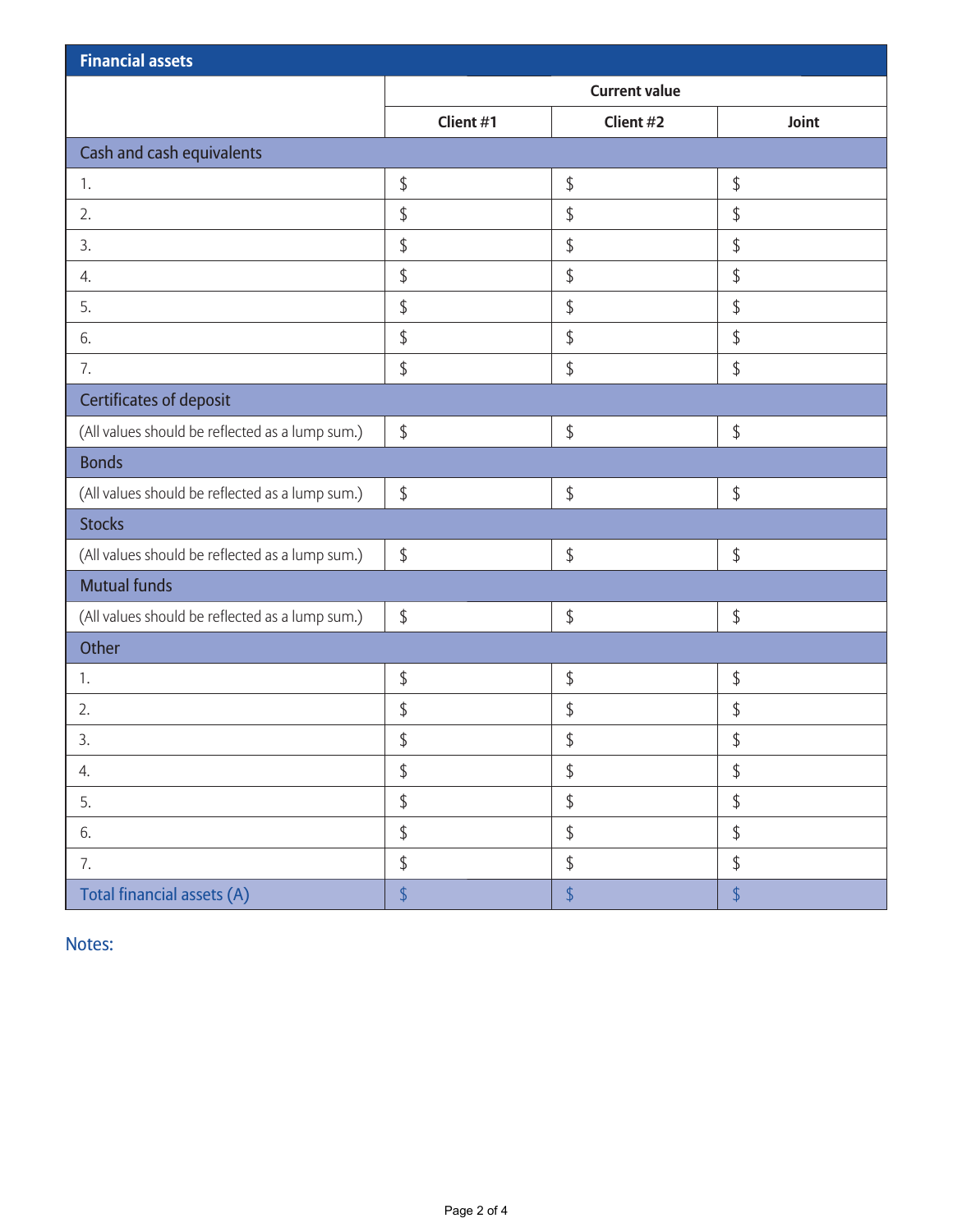| <b>Retirement assets</b>                                                                |                      |                |             |                               |  |  |  |
|-----------------------------------------------------------------------------------------|----------------------|----------------|-------------|-------------------------------|--|--|--|
|                                                                                         | <b>Current value</b> |                | Primary     |                               |  |  |  |
|                                                                                         | Client #1            | Client #2      | beneficiary | <b>Contingent beneficiary</b> |  |  |  |
| Company retirement plans (401(k), profit-sharing, money purchase pension, 403(b), etc.) |                      |                |             |                               |  |  |  |
| 1.                                                                                      | \$                   | \$             |             |                               |  |  |  |
| 2.                                                                                      | \$                   | \$             |             |                               |  |  |  |
| 3.                                                                                      | \$                   | \$             |             |                               |  |  |  |
| 4.                                                                                      | \$                   | \$             |             |                               |  |  |  |
| <b>IRAs</b>                                                                             |                      |                |             |                               |  |  |  |
| 1.                                                                                      | $\updownarrow$       | \$             |             |                               |  |  |  |
| 2.                                                                                      | \$                   | $\updownarrow$ |             |                               |  |  |  |
| 3.                                                                                      | \$                   | \$             |             |                               |  |  |  |
| $\overline{4}$ .                                                                        | \$                   | \$             |             |                               |  |  |  |
| <b>Annuities</b>                                                                        |                      |                |             |                               |  |  |  |
| Owner:<br>1.<br>Annuitant:                                                              | $\sqrt$              | \$             |             |                               |  |  |  |
| Owner:<br>$2. \frac{UW11C1}{\text{Annultant:}}$                                         | $\updownarrow$       | \$             |             |                               |  |  |  |
| Owner:<br>3.<br>Annuitant:                                                              | $\frac{1}{2}$        | \$             |             |                               |  |  |  |
| Owner:<br>$4. \frac{UW11C1}{Annultant:}$                                                | \$                   | \$             |             |                               |  |  |  |
| Other                                                                                   |                      |                |             |                               |  |  |  |
| 1.                                                                                      | \$                   | \$             |             |                               |  |  |  |
| 2.                                                                                      | \$                   | \$             |             |                               |  |  |  |
| 3.                                                                                      | \$                   | $\updownarrow$ |             |                               |  |  |  |
| 4.                                                                                      | \$                   | \$             |             |                               |  |  |  |
| Total retirement assets (B)                                                             | \$                   | \$             |             |                               |  |  |  |

| Personal assets |  |
|-----------------|--|
|                 |  |

|                              | <b>Current value</b>    |               |       |  |  |  |
|------------------------------|-------------------------|---------------|-------|--|--|--|
|                              | Client #1               | Client #2     | Joint |  |  |  |
| Residence                    | $\updownarrow$          | \$            | \$    |  |  |  |
| Vacation home                | \$                      | \$            | \$    |  |  |  |
| Personal property            | $\overline{\mathbf{S}}$ | ¢             | T     |  |  |  |
| <b>Business assets</b>       | \$                      | $\frac{1}{2}$ | \$    |  |  |  |
| Other                        |                         |               |       |  |  |  |
| 1.                           | \$                      | \$            | \$    |  |  |  |
| 2.                           | \$                      | \$            | \$    |  |  |  |
| 3.                           | \$                      | \$            | \$    |  |  |  |
| 4.                           | \$                      | \$            | \$    |  |  |  |
| Total personal assets (C)    | \$                      | Ś             | Ś     |  |  |  |
| Total assets $(D) = (A+B+C)$ | \$                      | \$            |       |  |  |  |